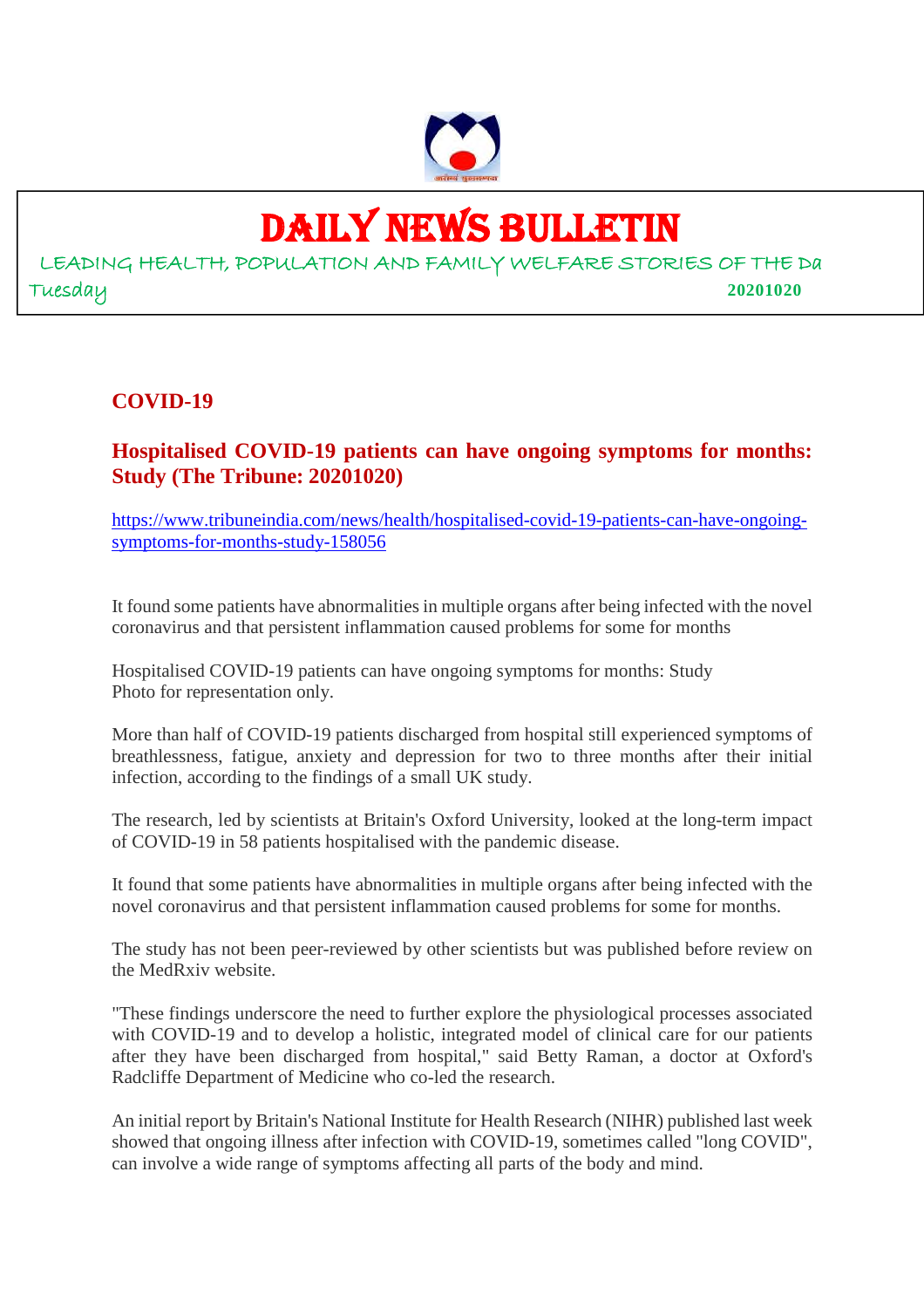The Oxford study's results showed that two to three months after the onset of the COVID-19, 64 per cent of patients suffered persistent breathlessness and 55 per cent reported significant fatigue.

MRI scans showed abnormalities in the lungs of 60 per cent of the COVID-19 patients, in the kidneys of 29 per cent, in the hearts of 26 per cent and the livers of 10 per cent.

"The abnormalities detected ... strongly correlated with serum markers of inflammation," Raman said. "This suggests a potential link between chronic inflammation and ongoing organ damage among survivors." Reuters

#### **Silent' mutations**

#### **Silent' mutations that helped novel coronavirus thrive identified (The Tribune: 20201020)**

https://www.tribuneindia.com/news/health/silent-mutations-that-helped-novel-coronavirusthrive-identified-158053

Finding could lead to new molecular targets for treating or preventing COVID-19

lent' mutations that helped novel coronavirus thrive identified

A woman drinks juice using a zip-up mask provided by Wok'ies restaurant in Kolkata, on Researchers have identified a number of 'silent' mutations in the roughly 30,000 letters of the novel coronavirus's genetic code that helped it thrive once it made the leap from bats and other wildlife to humans—and possibly set the stage for the global pandemic.

The subtle changes involved how the virus folded its RNA molecules or genetic material within human cells, according to the researchers.

The finding, published in the journal PeerJ, could lead to new molecular targets for treating or preventing COVID-19.

The researchers used statistical methods to identify adaptive changes that arose in the SARS-CoV-2 genome in humans, but not in closely related coronaviruses found in bats and pangolins.

"We're trying to figure out what made this virus so unique," said Alejandro Berrio, a postdoctoral associate in biologist Greg Wray's lab at Duke University in the US.

Previous research detected fingerprints of positive selection within a gene that encodes the "spike" proteins studding the coronavirus's surface, which play a key role in its ability to infect new cells.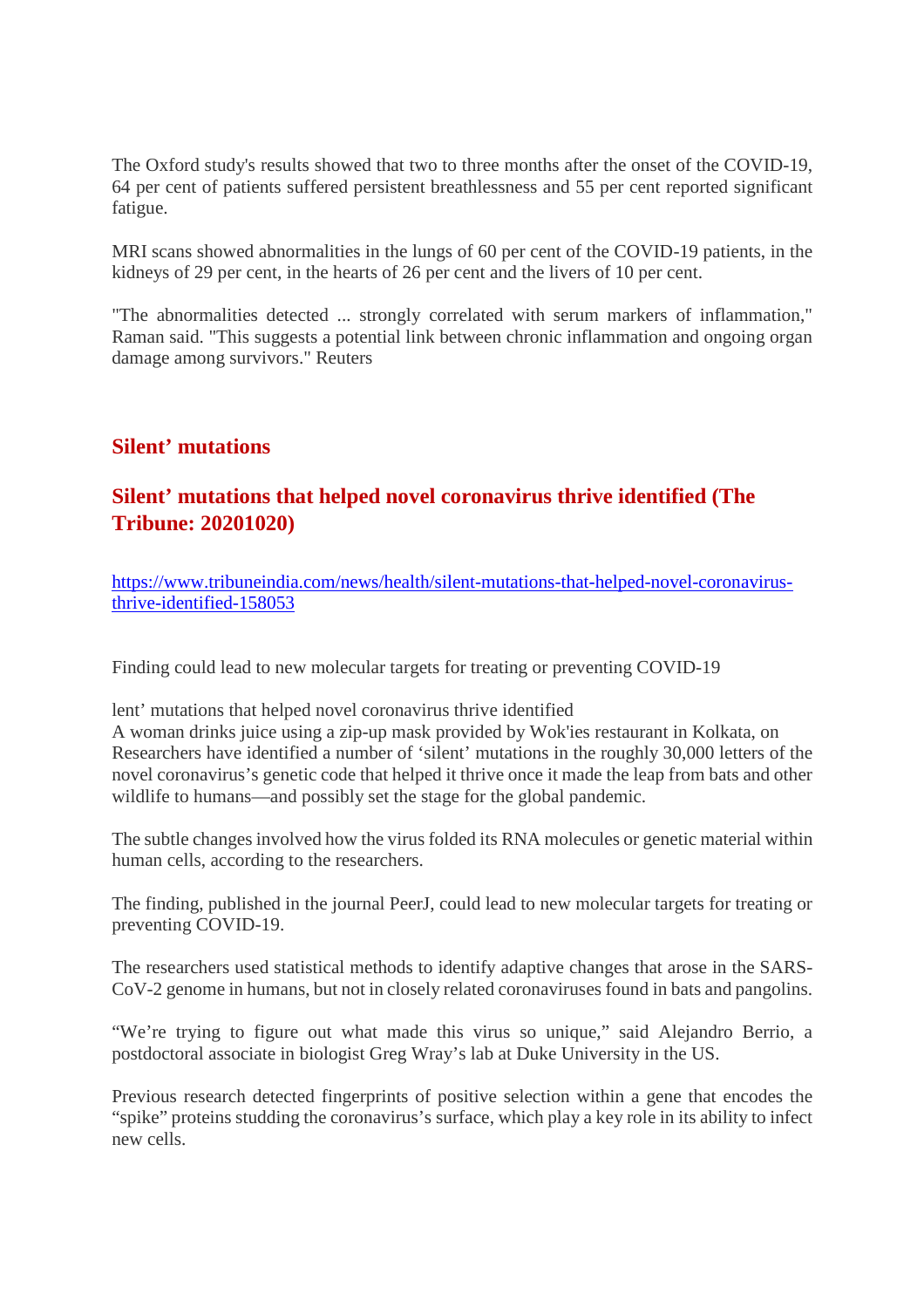The new study flagged mutations that altered the spike proteins, suggesting that viral strains carrying these mutations were more likely to thrive.

However, with their approach, the researchers also identified additional culprits that previous studies failed to detect.

They report that so-called silent mutations in two other regions of the SARS-CoV-2 genome, dubbed Nsp4 and Nsp16, appear to have given the virus a biological edge over previous strains without altering the proteins they encode.

Instead of affecting proteins, Berrio said, the changes likely affected how the virus's genetic material—which is made of RNA—folds up into 3D shapes and functions inside human cells.

What these changes in RNA structure might have done to set the SARS-CoV-2 virus in humans apart from other coronaviruses is still unknown, he said.

But they may have contributed to the virus's ability to spread before people even know they have it—a crucial difference that made the current situation so much more difficult to control than the SARS coronavirus outbreak of 2003.

"Nsp4 and Nsp16 are among the first RNA molecules that are produced when the virus infects a new person," Berrio said.

"The spike protein doesn't get expressed until later. So they could make a better therapeutic target because they appear earlier in the viral life cycle," he said.

By pinpointing the genetic changes that enabled the new coronavirus to thrive in human hosts, scientists hope to better predict future zoonotic disease outbreaks before they happen.

"Viruses are constantly mutating and evolving," Berrio said.

"So it's possible that a new strain of coronavirus capable of infecting other animals may come along that also has the potential to spread to people, like SARS-CoV-2 did. We'll need to be able to recognise it and make efforts to contain it early," he added. — PTI

#### **Fasting**

#### **Avoid fasting: Doc's advice to high-risk Covid candidates (The Tribune: 20201020)**

https://www.tribuneindia.com/news/health/avoid-fasting-docs-advice-to-high-risk-covidcandidates-158017

Doctors believe that fasting could reduce the innate defence mechanism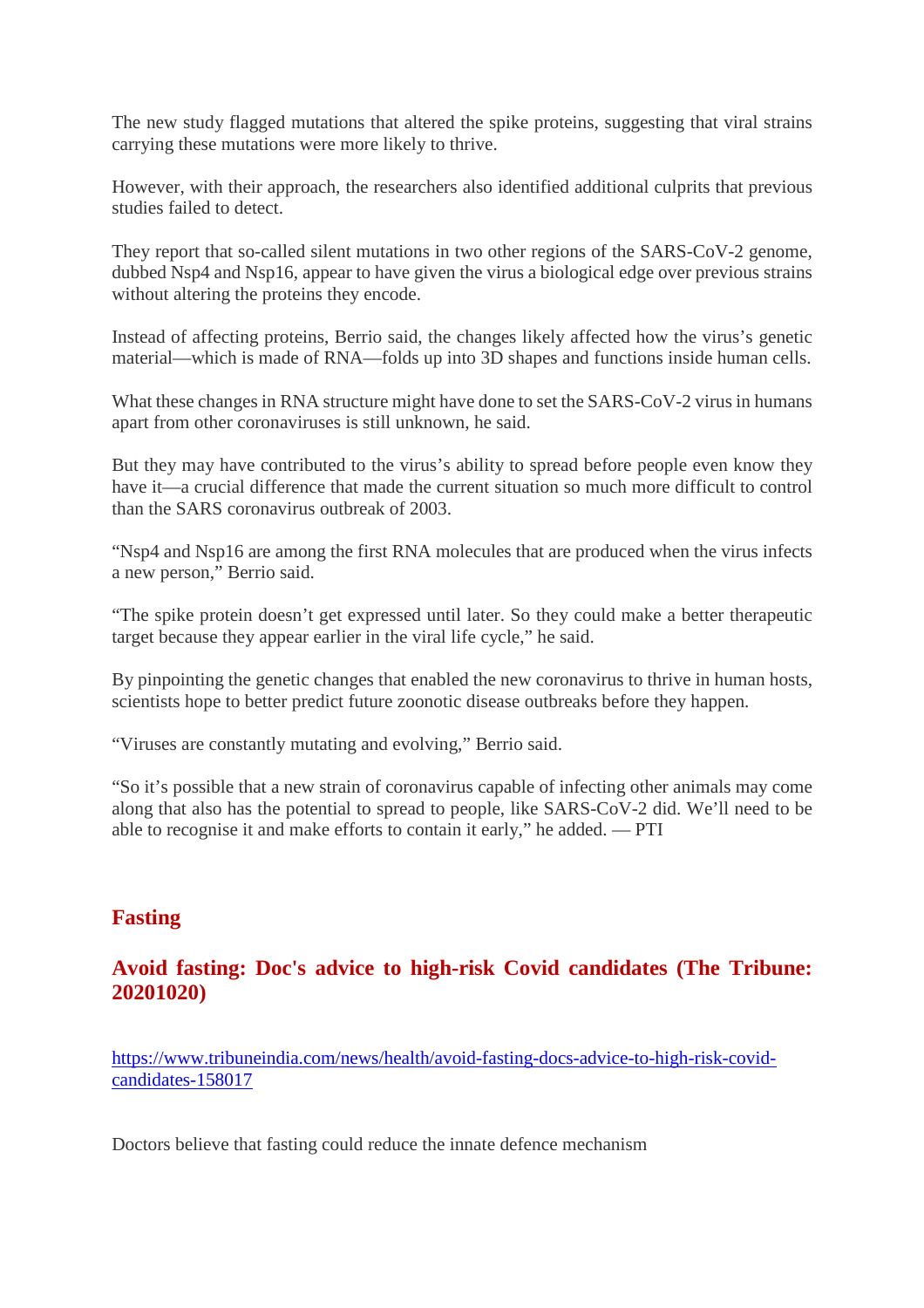Avoid fasting: Doc's advice to high-risk Covid candidates

Doctors believe that fasting could reduce the innate defence mechanism, as well as adaptive immune responses of the body. iStock

As the festive season begins with the coronavirus pandemic still lingering, doctors have advised people to avoid fasting during Navratri or Karwa Chauth and make necessary changes to safeguard their health, especially if they are recovering from a Covid infection or belong to the high-risk group.

Doctors believe that fasting could reduce the innate defence mechanism, as well as adaptive immune responses of the body.

"People who are Covid positive or are recovering from Covid infection should avoid fasting during Navratri or Karwa Chauth. Those who are considered highly susceptible to the virus - elderly, people with diabetes, hypertension or other comorbidities, and pregnant and lactating women -- should in no way fast during the pandemic," said Col Vijay Dutta, senior consultant, internal and respiratory medicine at Indian Spinal Injuries Centre, New Delhi.

"Intermittent fasting shifts the primary energy source of the body from glucose to free fatty acid (FFA) which helps burn fat. However, fasting may reduce the body's innate defence mechanisms as well as adaptive immune responses as immune cells which rely on glucose to sustain their function and proliferation. Reduced glucose availability and hypoinsulinemia during fasting may have negative effects on immune mechanisms," he explained.

Hypoinsulinemia is a condition in which the body doesn't respond well to the effects of insulin. The pancreas tries to compensate by making more insulin. Insulin resistance may eventually lead to the development of type 2 diabetes.

The festivity of Navratri has already started and will continue till October 25. The Karwa Chauth will follow on November 4. While the doctors advised against the fasting, they also said that those opting for fasts should ditch traditional diets which are heavy on fried cuisines.

"Those who are fasting should opt for healthy food as they break their fast instead of the usual fried and oily food. Take fruits to stay hydrated and fill with natural glucose whereas packaged juices add sugar in the blood. Fruits like banana, pomegranate, papaya, apples, and berries add fibre while nuts such as walnuts, almonds and pistachios can be a good source of protein and healthy fat. Opt for light meals comprising multigrain chapati with vegetables or paneer instead of oily and deep-fried pakoras or parathas," said Rakesh Pandit, senior consultant, internal medicine, Aakash Healthcare, New Delhi.

The doctors also advised pregnant and lactating women not to fast in such conditions. They cautioned that the whole day fasting could interfere with natural metabolism causing a hormonal imbalance which may lead to acidity, bloating, nausea and discomfort.

Gauri Agarwal, a senior gynaecologist & fertility expert at Seeds of Innocence, New Delhi, said that the whole day of fasting can affect the blood sugar levels in pregnant women.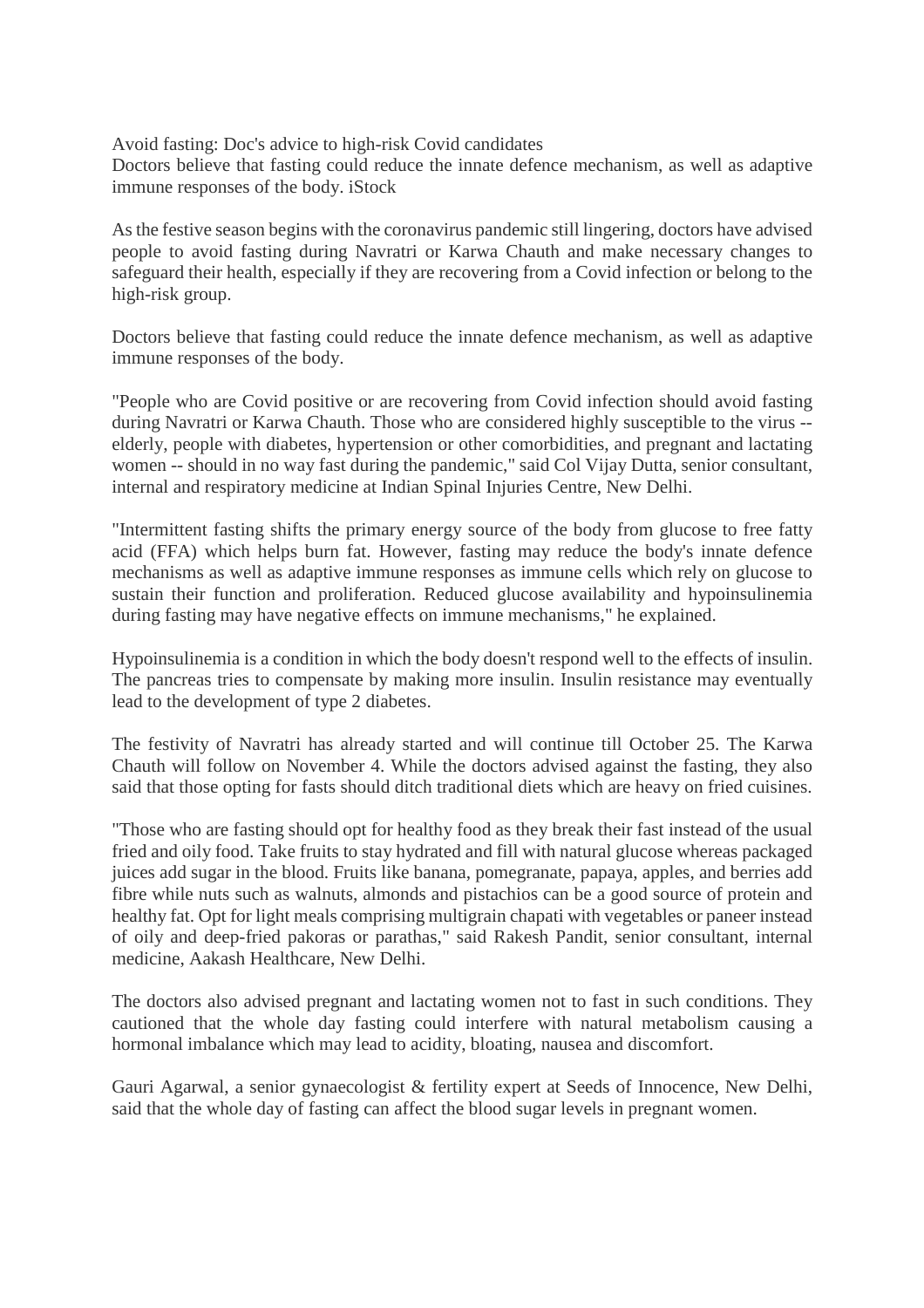"Pregnant women or lactating mothers should avoid fasting on both Navratri and Karwa Chauth. Day-long fasting can create stress on the body and adversely impact the blood sugar level, pushing it higher than normal.

"Long-term fasting in pregnancy and breastfeeding can cause hormonal imbalance and interfere with natural metabolism - both have adverse impacts on the women's body. If one is insistent, make sure she is taking fluids such as fresh juice, coconut water, milk or fresh fruit smoothies," she advised.

#### **Home-based COVID-19 Test**

**Diagnostics group Eurofins gets US 'EUA' approval for home-based COVID-19 Test (The Tribune: 20201020)**

https://www.tribuneindia.com/news/health/diagnostics-group-eurofins-gets-us-eua-approvalfor-home-based-covid-19-test-158011

Results are reviewed by a licensed physician and provided via email within 24 hours of sample receipt

Diagnostics group Eurofins gets US 'EUA' approval for home-based COVID-19 Test Worldwide coronavirus cases cross 40 million on Monday. iStock

Laboratory testing and diagnostics company Eurofins said its new at-home COVID nasal testing product had received 'Emergency Use Approval' (EUA) status from the US Food & Drug Administration regulatory body.

Eurofins said the EUA authorised self-collection kit gives consumers a convenient and quick option to test from the comfort of their home, with results reviewed by a licensed physician and provided via email within 24 hours of sample receipt.

Worldwide coronavirus cases crossed 40 million on Monday, according to a Reuters tally, as the onset of winter in the northern hemisphere fuelled a resurgence in the spread of the disease. Reuters

#### **Heart rhythm disorder**

#### **Big babies at higher heart rhythm disorder risk in adulthood (The Tribune: 20201020)**

https://www.tribuneindia.com/news/health/big-babies-at-higher-heart-rhythm-disorder-riskin-adulthood-158000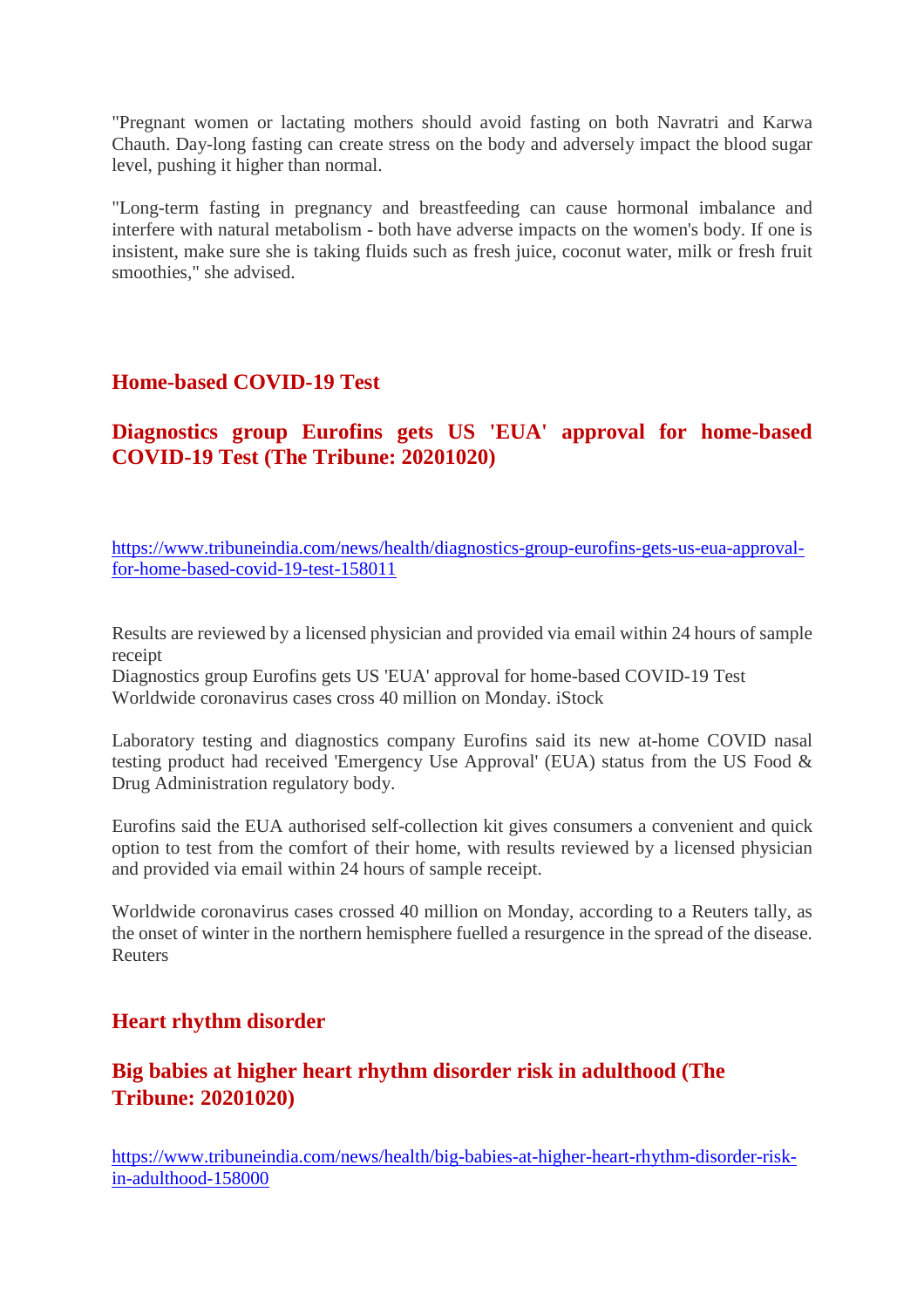Risk of atrial fibrillation in adulthood may be higher for large newborns (over 4 kilos or 8 pounds 13 ounces)

Big babies at higher heart rhythm disorder risk in adulthood

Chinese researchers from Zhejiang University, Hangzhou, China said that the risk of atrial fibrillation in adulthood may be higher for large newborns. Photo: Thinkstock

A team of researchers here has linked elevated birth weight with developing a common heart rhythm disorder atrial fibrillation later in life.

Chinese researchers from Zhejiang University, Hangzhou, China said that the risk of atrial fibrillation in adulthood may be higher for large newborns (over 4 kilos or 8 pounds 13 ounces) than those with normal birth weight.

"Preventing elevated birth weight could be a novel way to avoid atrial fibrillation in offspring -- for example with a balanced diet and regular check-ups during pregnancy, particularly for women who are overweight, obese or have diabetes," said study author Dr Songzan Chen at the 31st 'Great Wall International Congress of Cardiology' (GW-ICC).

"People born with a high weight should adopt a healthy lifestyle to lower their likelihood of developing the heart rhythm disorder," Chen said.

Atrial fibrillation is the most common heart rhythm disorder, affecting more than 40 million individuals globally.

People with atrial fibrillation have a five times greater risk of having a stroke.

The relationship between birth weight and atrial fibrillation is controversial and this study investigated the lifetime causal effect of birth weight on the risk of atrial fibrillation.

The researchers conducted a naturally randomised controlled trial.

First, they used data from 321,223 individuals in a genome-wide association study (GWAS) to identify 132 genetic variants associated with birth weight.

Next, they identified which of those variants play a role in atrial fibrillation using data from 537,409 participants of the Atrial Fibrillation Consortium (of whom 55,114 had atrial fibrillation and 482,295 did not).

The 132 genetic variants were randomly allocated to the 537,409 participants at conception, giving each individual a birth weight in grams.

The investigators then analysed the association between birth weight and atrial fibrillation.

Elevated birth weight was associated with an increased risk of atrial fibrillation later in life.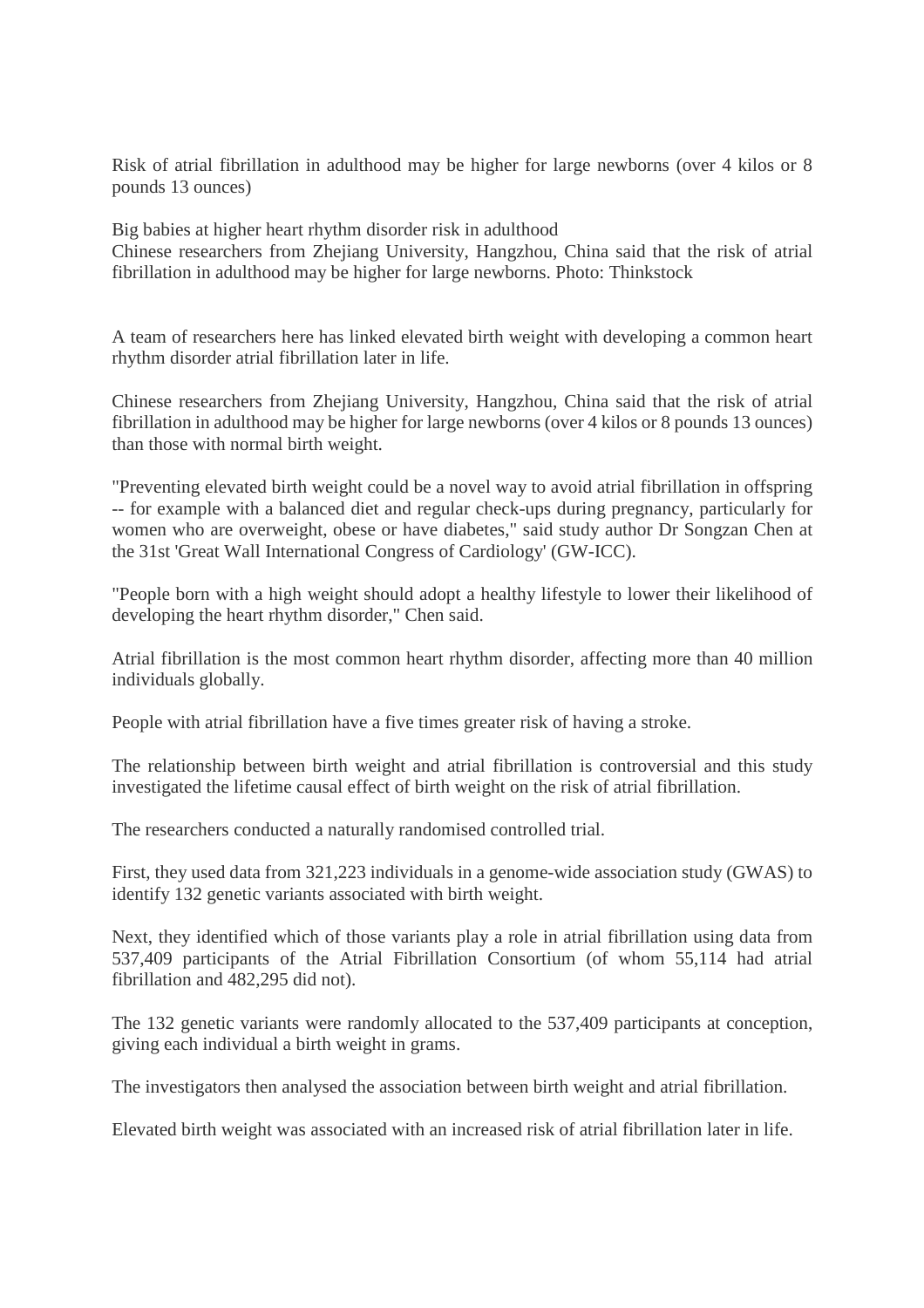Specifically, participants with a birth weight that was 482 grams above the average were 30 per cent more likely to develop the heart rhythm disorder, the study said.

"However, we cannot discount the possibility that adult height and weight may be the reasons for the connection. Birth weight is a robust predictor for adult height, and taller people are more likely to develop atrial fibrillation," Chen noted.

Previous research has shown that the link between birth weight and atrial fibrillation was weaker when adult weight was taken into account.

"This study provides genetic evidence for the association between elevated birth weight and the increased risk of atrial fibrillation," said Professor Guosheng Fu of Sir Run Run Shaw Hospital (SRRSH).

#### **Covid-19: What you need to know today (Hindustan Times: 20201020)**

https://epaper.hindustantimes.com/Home/ArticleView

Could India indeed have fewer than 40,000 active cases of the coronavirus disease (Covid-19) by February as a government-appointed panel believes? Sure, the number, reported in an article in HT (bit.ly/35boLRA) on Monday, is, according to the panel, contingent on the wearing of masks, tracing, and social distancing, but a drop from the current level of around 770,000 active cases (according to the HT dashboard) to 40,000 in the next three-and-half months does seem difficult.

The last time India had fewer than 40,000 infected cases was in the first fortnight of May, when it was seeing between 3,000 and 4,000 cases a day. The panel's projection comes against the backdrop of a consistent fall in daily case numbers, from a weekly average of around 93,000 in mid-September to around 61,000 in the third week of October, and would appear to assume that India will not see a second wave of infections. That seems unlikely for five reasons: the onset of winter, which many experts expect to set off a rash of new cases; the reopening of almost everything; the ongoing festive season, which will likely witness some amount of fervent socialising; the trend seen in almost every large country in the world (much of Europe is in the midst of a raging second wave currently, and the US is in its third); and corona fatigue (something I have written about and warned against repeatedly). Still, as the cliché goes, I will hope for the best and prepare for the worst.

No country has been able to predict the trajectory of the disease, and the only correlation that has been established thus far is between the extent of testing and the stringency of measures such as lockdowns on one side, and the number of daily cases on the other. Every other link – temporal or related to the infection rate – is hypothetical. But what if this can be done?

A paper on the pre-print server medRxiv claims it can be – and without much trouble, leveraging the prevalent reverse transcription polymerase chain reaction or RT-PCR tests that most countries (including India) use. James A Hay, Lee Kennedy-Shaffer, both at the Harvard TH Chan School of Public Health, Boston, and others, have built a model that, they say, can measure where the epidemic's trajectory is, based on the viral loads in a random sample of the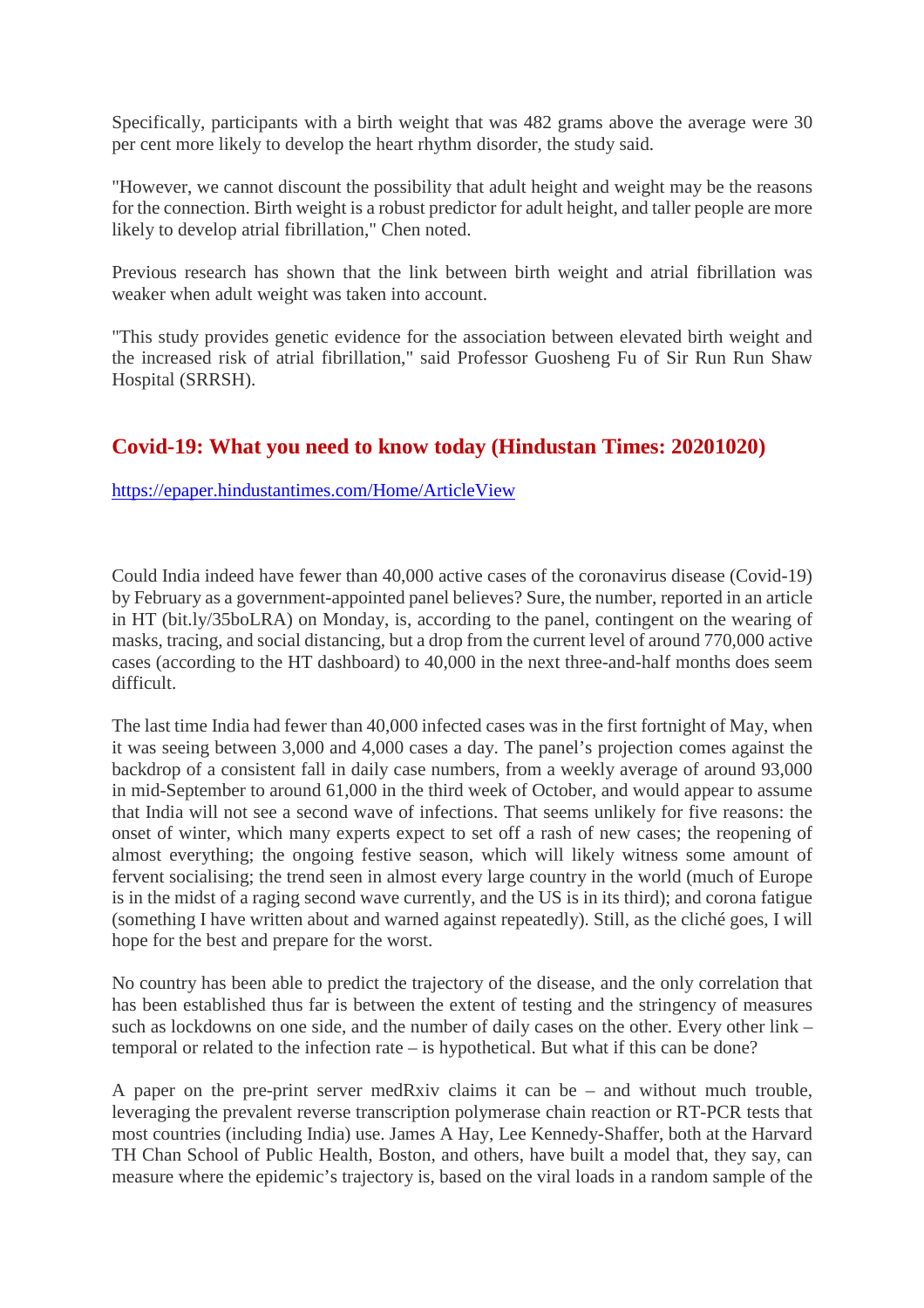population. The RT-PCR test, considered the gold standard of Covid-19 tests, is widely used, the authors say, as a Yes-No (Positive-Negative) test, but it also measures viral loads. The hypothesis behind the model is that in the early stages of the pandemic's run in a region, viral loads in a random sample will be high because the infections are still recent – and that in later stages of the epidemic, these loads reduce because the infections are no longer recent. Thus, the authors say, the viral load can be used to actually understand whether the epidemic is waxing or waning in a region. "The distribution of viral loads, in the form of Cycle thresholds (Ct), from positive surveillance samples at a single point in time can provide accurate estimation of an epidemic's trajectory," they write. They also add that "the distributional properties of the measured viral loads (median and skewness) vary with the growth rate of new cases".

Clearly, more work is needed to understand the model used by the authors and stress test it under various conditions, but if it holds, this approach could actually help health administrators figure out when and whether the number of active cases in a region is declining or rising. As the authors point out, this could assist "real-time resource allocation" and shape "outbreak mitigation strategies".

Science and data, as this columnist has repeated ad nauseum, are the only things that can point us in the right direction. Everything else is just a guess.

#### **Total Covid tests**

#### **Total Covid tests in city cross 4 million (The Hindustan Times: 20201020)**

https://epaper.hindustantimes.com/Home/ArticleView

: The number of Covid-19 tests conducted in Delhi crossed the four million-mark, even as the number of tests dipped to just 36,000, according to Monday's daily health bulletin.

The Capital added 2,154 cases of the infection, and conducted 36,445 tests in the 24-hour period pertaining to the Monday bulletin. To be sure, new cases and tests usually dip on Monday, owing to a lull on the weekend.

The bulletin also added 31 deaths on the day, taking the city's total fatality count to 6,040.

In Delhi, after reaching a peak of over 4,400 cases being reported in a day during September third week, the numbers started dipping slowly, reporting fewer than 3,000 cases since early October. However, the numbers started increasing again when the government increased the number of more accurate RT-PCR [reverse-transcription polymerase chain reaction] tests.

Rapid antigen tests can give results within 15 minutes, buttend to throw false negatives.

"Of course, if we do more RT-PCR tests, we will detect more cases as it is a more sensitive test. This is the reason it is suggested that the less sensitive rapid antigen tests be used in containment zones for screening cases, but RT-PCR tests be used elsewhere," said Dr Rajinder K Dhamija, professor of medicine and head of department of neurology at Lady Hardinge Medical College.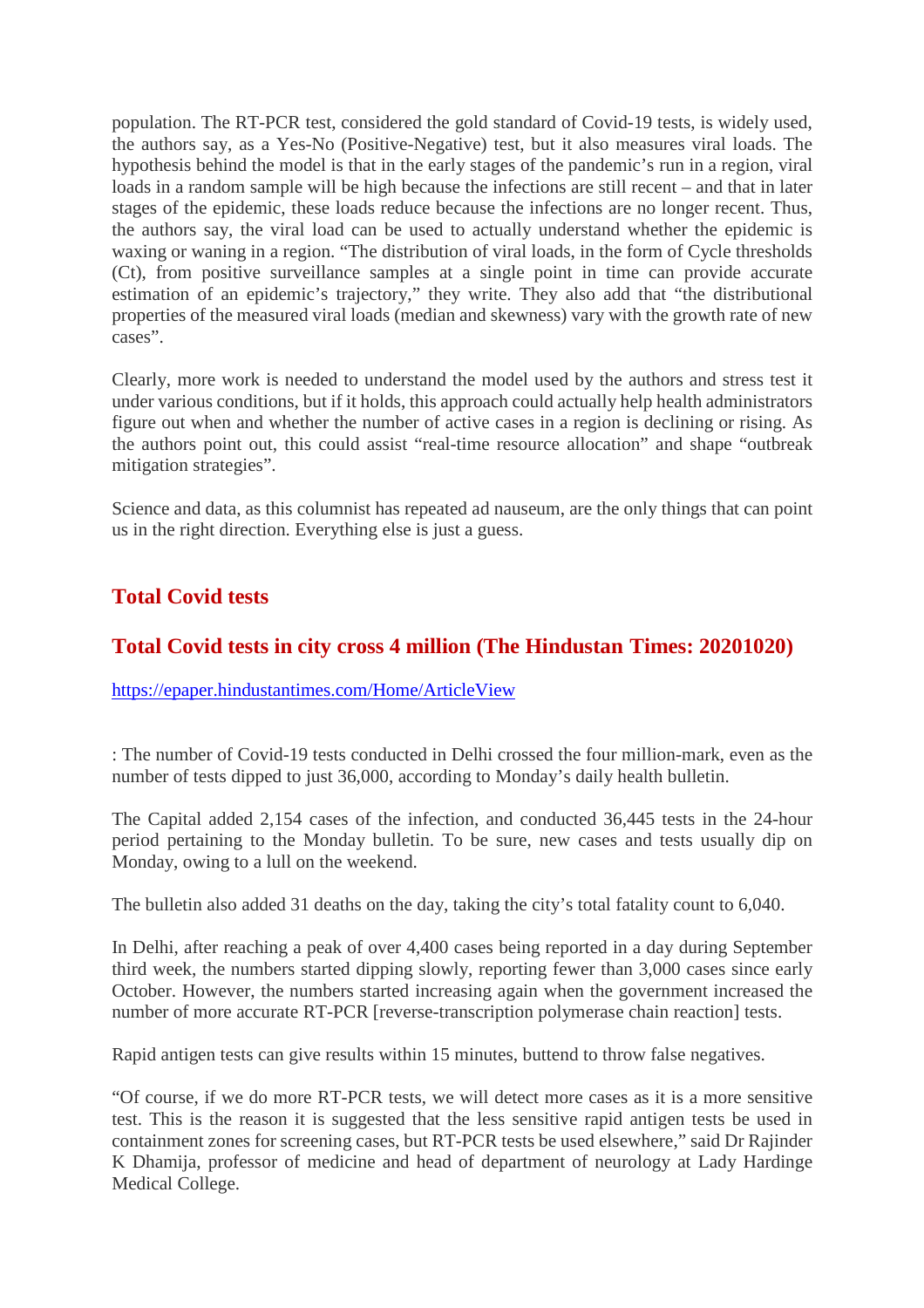Experts worry there might be an increase in the number of cases after the festive season.

"There is likely to be an increase in the number of cases as people meet during the festive season. The increase will be seen 10 to 14 days after the festival," said Dr GC Khilnani, former head of the department of pulmonology at the All India Institute of Medical Sciences (AIIMS).

#### **Coronavirus pandemic in India**

#### **A tool for thought: On coronavirus pandemic in India (The Hindu: 20201020)**

https://www.thehindu.com/opinion/editorial/a-tool-for-thought-on-coronavirus-pandemic-inindia/article32895575.ece

Pandemic forecasts must be used to induce changes and avoid worst-case scenarios A committee of experts — well-regarded mathematicians and infectious disease experts appointed by the Department of Science and Technology to use mathematical modelling and forecast the course of the pandemic has brought good tidings. By their estimate, India passed its COVID-19 peak in September and the decline in the overall caseload being observed for nearly a month now is to continue. Active cases, about 7.5 lakh now, are expected to drop below 50,000 by December, and by February, the pandemic is likely to extinguish itself with only 'minimal' (not zero) infections. While it is reasonable to assume that the seven-member committee has been scrupulous, the caveat is that this is still a forecast based on mathematical modelling. There are some strong assumptions. The decline will continue only if there are no major mutations during winter, protective antibodies are durable, and current restrictions are maintained. There would be no significant gains from a strict lockdown beyond the district level, and current containment measures would suffice, except if there are local outbreaks that threaten to overwhelm health-care facilities there. Their calculation also showed a peak by July latest, with anything from six to 15 times the existing infections had there been no lockdown or if it had been delayed to April.

The purpose of pandemic modelling is to generate a probabilistic overview of the future and mathematical modelling has become a popular, creative exercise, with several models and forecasts being made available on pre-print servers and pending peer-review. The latest model is expected to be published in the Indian Journal of Medical Research this week, but it appears to be a quotidian exercise. The datasets it has relied on are publicly available and the modelling employs a category of models called SEIR that estimates, within a population, those Susceptible, Exposed, Infected and Recovered. It is extremely dependent on the quality of data that is used as an input and relies as much on simplifying assumptions that sacrifice complexity for comprehension but there is nothing to suggest, from what is known about the exercise, that it is more likely to be true than similar estimates from scores of models the world over that subscribe to a certain degree of rigour. Experts associated with the pandemic have reiterated many times that mathematical modelling ought not to be taken literally. The latest assessment too should then be used not to critique or justify past decisions but dwell more on the future. For instance, if the model suggests that the pandemic would extinguish by February with a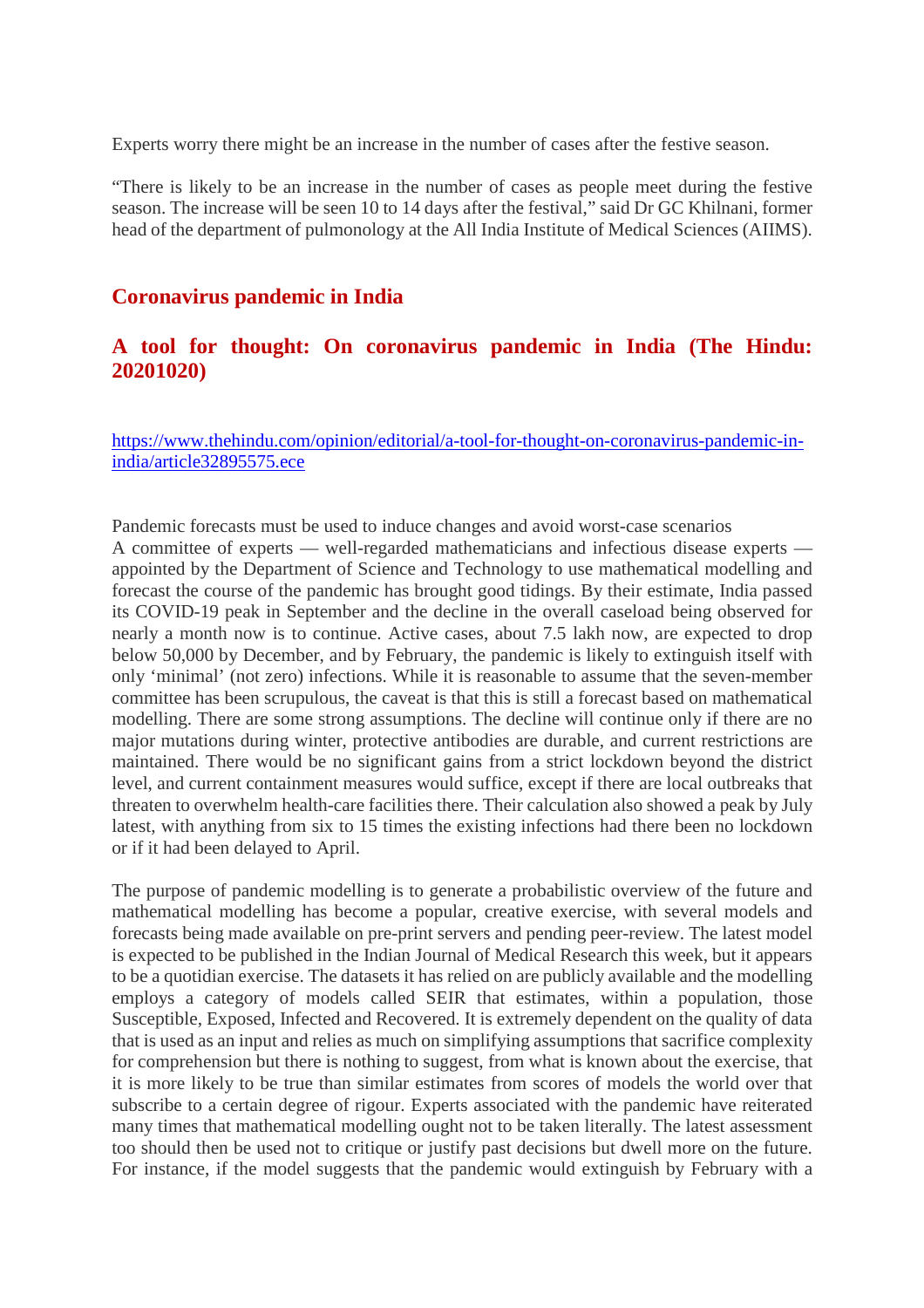dramatic dip by December, then should the accelerated clinical trials of potential vaccines be top priority? Mathematical models, to be useful, must induce policy or behavioural change to avoid their own worst-case scenarios and this latest assessment must be seen — no more, no less — as a tool to this end.

#### **Food and Nutrition**

#### **Have nutritional beverage with exercise for fit body, sharp mind (New Kerala: 20201020)**

https://www.newkerala.com/news/2020/184264.htm

Daily exercise, along with nutrient-enriched beverages, can do wonder with improving both physical and cognitive health, researchers have discovered.

While exercise alone improved strength and endurance, mobility and stability, those who also consumed the nutritional supplement as part of the study saw all of these improvements and more.

"For example, they were better able to retain new information in their working memory and had quicker responses on tests of fluid intelligence than those taking the placebo," said Aron Barbey, professor of psychology at the University of Illinois at Urbana-Champaign.

To reach this conclusion, the researchers studied the effects of a 12-week exercise regimen on 148 active-duty Air Force airmen, half of whom also received a twice-daily nutrient beverage that included protein, the omega-3 fatty acid, DHA, lutein, phospholipids, vitamin D, B vitamins and other micronutrients, along with a muscle-promoting compound known as HMB.

Both groups improved in physical and cognitive function, with added gains among those who regularly consumed the nutritional beverage, the team reported in a paper appeared in the journal Scientific Reports.

Physical power increased in both groups as a result of the physical training, Zwilling said.

"Power is a measure of physical fitness that is based on several factors, such as how fast a participant can pull a heavy sled over a set distance, how far they can toss a weighted ball, and how many pushups, pull-ups or sit-ups they can perform in a set time period," explained postdoctoral researcher Christopher Zwilling.

The physical training reduced participants' body fat percentage and increased their oxygenuptake efficiency, or VO2 max.

The participants also performed better than they had initially on several measures of cognitive function.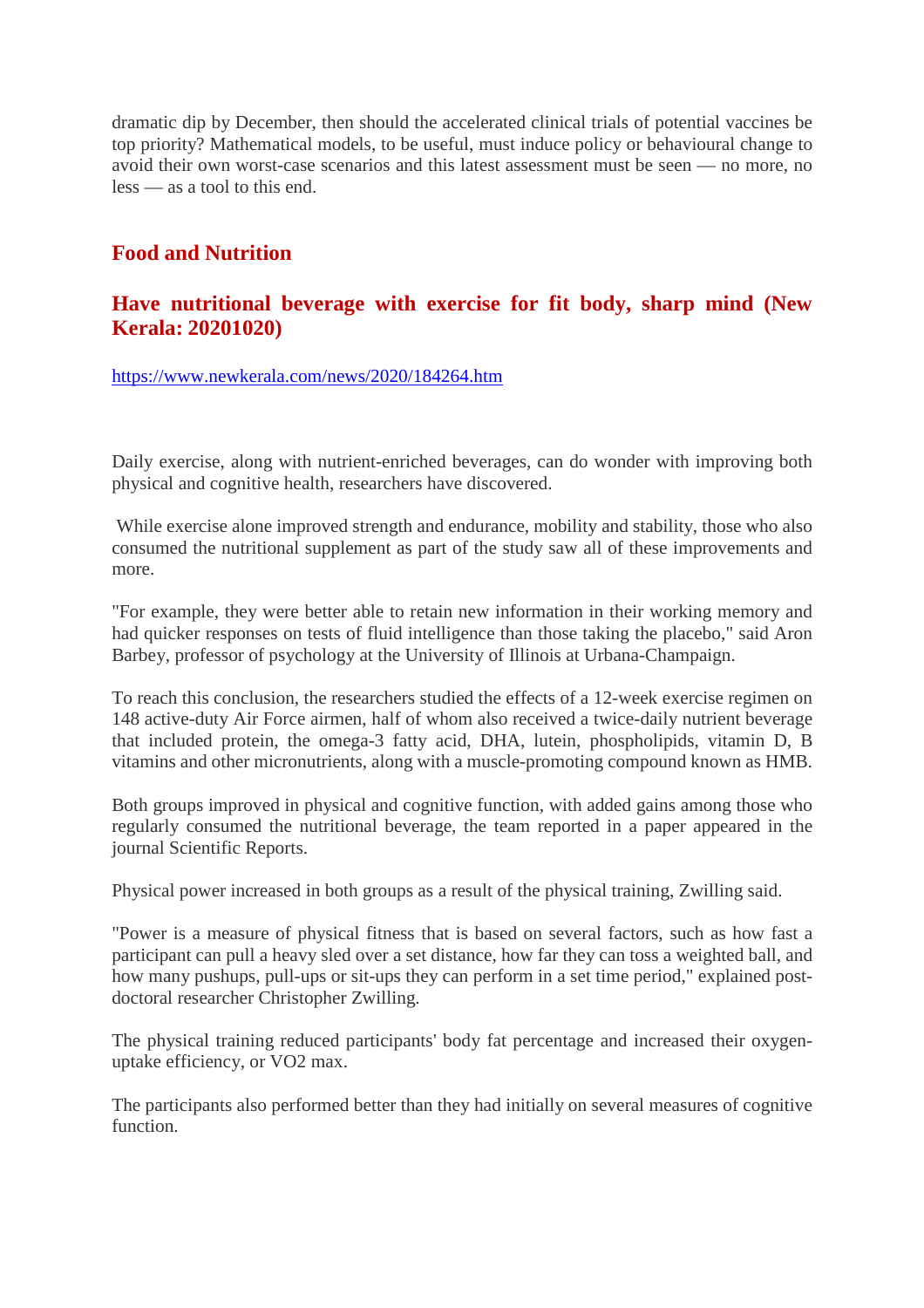The most notable of these was an increase in the accuracy of their responses to problems designed to measure fluid intelligence.

Participants who consumed the nutritional beverage also saw greater improvements in their ability to retain and process information.

Their reaction time on tests of fluid intelligence improved more than their peers who took the placebo, the researchers found.

#### **Autism Children with autism, ADHD have more doctor, hospital visits during infancy: Study (New Kerala: 20201020)**

#### https://www.newkerala.com/news/2020/184229.htm

Children who are later diagnosed with autism or attention deficit hyperactivity disorder visit doctors and hospitals more often in their first year of life than non-affected children, suggest the findings of a new study which enlightens a potential new way to identify the conditions early.

The findings from Duke Health researchers, appearing in the journal Scientific Reports, provide evidence that health care utilisation patterns in a baby's first year can be gleaned from electronic medical records, serving as a roadmap to provide timely diagnoses and treatments that could improve outcomes and reduce health care costs.

Autism spectrum disorder (ASD) affects approximately 1.5 per cent of children in the United States and attention deficit hyperactivity disorder (ADHD) affects about 11 per cent of US children. ADHD symptoms are also present in up to 60 per cent of children with ASD. The diagnoses are associated with higher utilisation of health care services, at great expense to families.

"This study provides evidence that children who develop autism and ADHD are on a different path from the beginning," said lead author Matthew Engelhard, M.D., Ph.D., a senior research associate at Duke. "We have known that children with these diagnoses have more interactions with the health care system after they've been diagnosed, but this indicates that distinctive patterns of utilization begin early in these children's lives. This could provide an opportunity to intervene sooner."

"We know that children with ASD and ADHD often receive their diagnosis much later, missing out on the proven benefits that early interventions can bring," said Geraldine Dawson, Ph.D., director of the Duke Center for Autism and Brain Development and the Duke Institute for Brain Sciences. "Owing to the brain's inherent malleability -- its neuroplasticity -- early detection and intervention are critical to improving outcomes in ASD, especially in terms of language and social skills."

Engelhard and colleagues, including senior authors Dawson and Scott Kollins, Ph.D., used 10 years of data collected from the electronic health records of nearly 30,000 patients, primarily at Duke University Health System, who had at least two well-child visits before age one.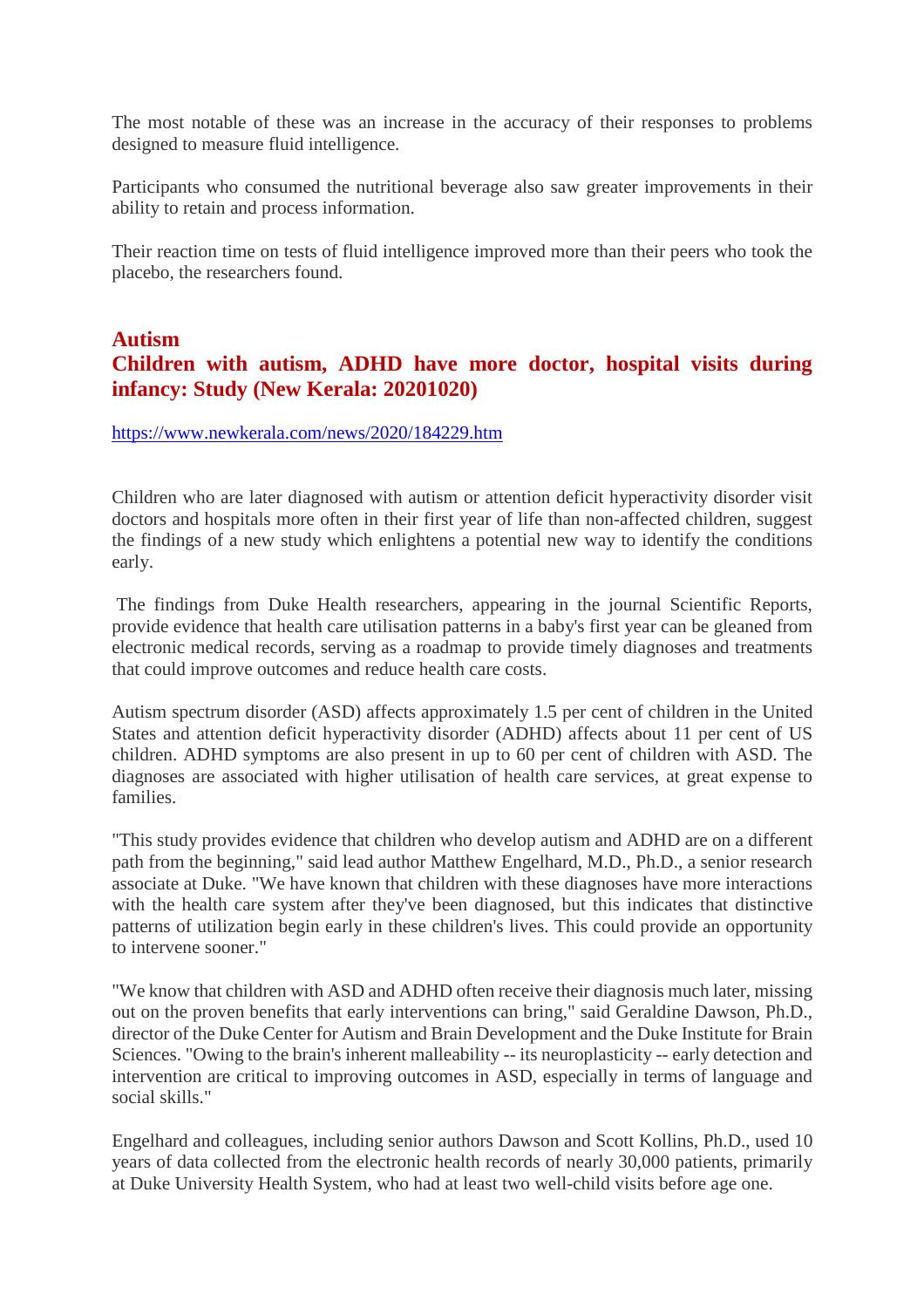Patients were grouped as having later been diagnosed with ASD, ADHD, both conditions or no diagnosis. The researchers then analysed the first-year records for hospital admissions, procedures, emergency department visits and outpatient clinic appointments.

For the children who were later found to have one or both of the diagnoses, their births tended to result in longer hospital stays compared to children without the disorders.

Children later diagnosed with ASD had higher numbers of procedures, including intubation and ventilation, and more outpatient speciality care visits for services such as physical therapy and eye appointments.

Children who were later found to have ADHD had more procedures, notably including blood transfusions, as well as more hospital admissions and more emergency department visits.

Studies show that treatments for these disorders work best when they begin early in a child's life, Dawson said. Understanding that there are signals available in a child's electronic health record could help lead to earlier and more targeted therapies.

"We are hopeful that these early utilization patterns can eventually be combined with other sources of data to build automated surveillance tools to help parents and paediatricians identify, which kids will benefit most from early assessment and treatment," Kollins said.

The researchers said they plan to conduct additional analyses to explore more fully what specific health concerns prompted the extra doctor and hospital visits.

"We want to understand these distinctions in greater detail and identify them as soon as possible to make sure children have access to the resources they need," Engelhard said.

#### **Sleep disruption**

#### **Sleep disruption due to overuse of smartphones (New Kerala: 20201020)**

#### https://www.newkerala.com/news/2020/184210.htm

Cell phones have become integral to function for nearly everyone. While it has brought a lot of tasks to our fingertips, cell phones also have a host of disadvantages. Cellphones emit intermittent electromagnetic radiation (also referred to as Radio Frequency energy) and bright screen light, both these aspects have tremendous impact triggered from prolonged use.

Increased screen time also affects the sleep and psychosocial behavior across age groups. Usage of cellphones has exponentially increased over time, so much so that we usually take it to bed, to the play areas, and even to the toilet.

Being exposed to the bright light emitting from cell phones has been shown to reduce levels of Melatonin, which plays a pivotal role in maintaining your natural sleep-wake cycle. Melatonin is a hormone which is secreted by the Pineal Gland to give cues to the biological clock and brain, that it's time to sleep. Studies have shown that excessive use of cell phones leads to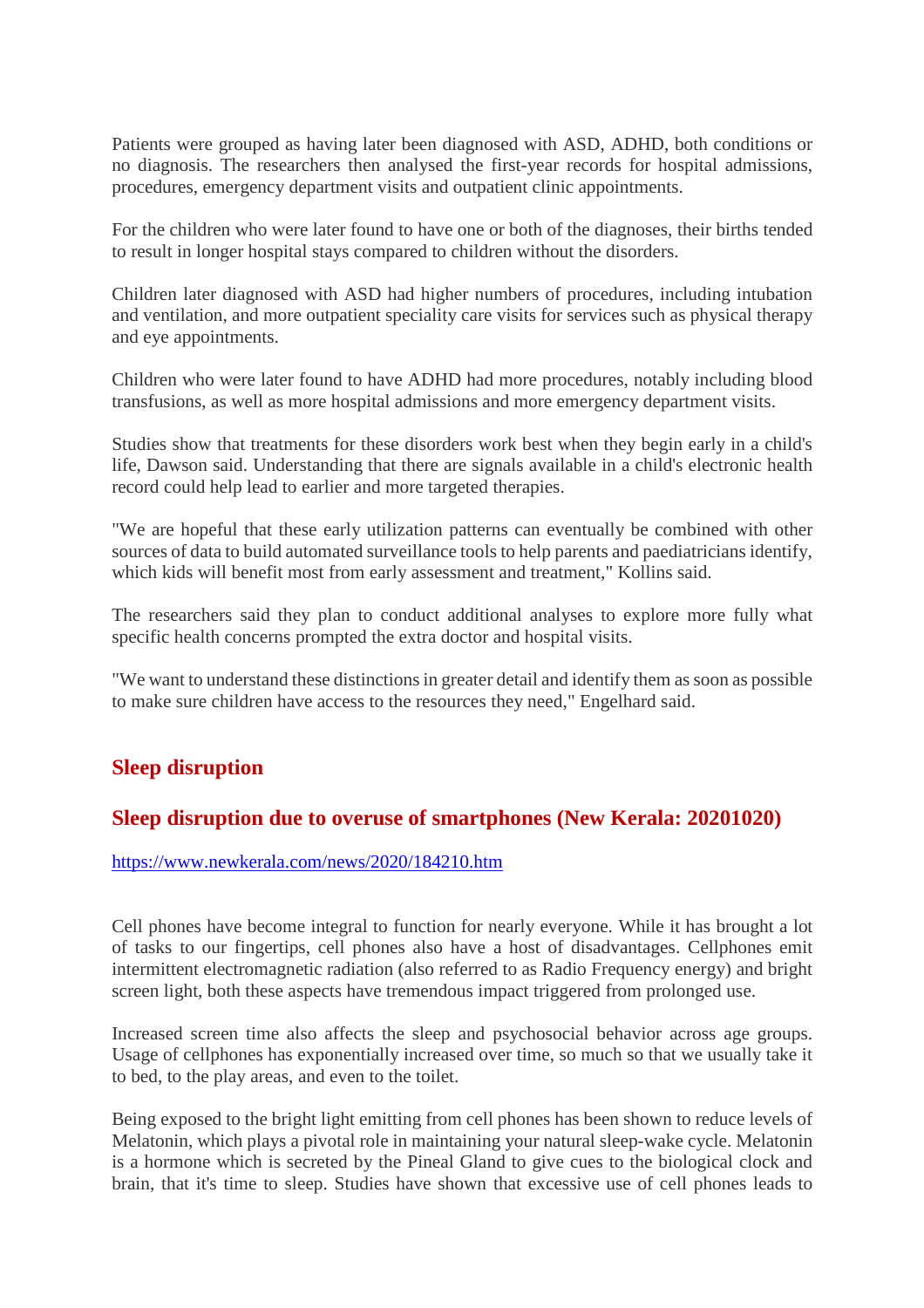reduced duration and quality of sleep; it also increases daytime fatigue. It increases personal stress by creating an urge to reply to the text messages immediately, and respond.

A study done by He et al. reported that avoiding cellphone use 30 minutes prior to sleep, increases the duration and quality of sleep, it also improves work memory. An NCBI study on Japanese adolescents found that long duration of mobile phone use was associated with Insomnia, particularly in students using mobile phones for 5 hours or more each day.

Additionally, long hours spent on social networking aites and online chatting apps using mobile phones, was related to depression, particularly in students who spent over two hours on these sites. It concluded that appropriate use of mobile phones should be propagated in order to prevent sleep disturbances and the impairment of mental health among adolescents.

Reducing mobile phone usage at night before sleeping is a great habit to cultivate. The literature on the dangers of cellphone use and electromagnetic radiation on the brain is still in an emerging phase, however the advantages of avoiding phone use before sleeping and excessive use during day are very much evident.

#### **Nutrition regimen**

#### **Study reveals exercise, nutrition regimen benefits physical, cognitive health (New Kerala: 20201020)**

https://www.newkerala.com/news/2020/184195.htm

Researchers studied the effects of a 12-week exercise regimen on 148 active-duty Air Force airmen, half of whom also received a twice-daily nutrient beverage that included protein; the omega-3 fatty acid, DHA; lutein; phospholipids; vitamin D; B vitamins and other micronutrients; along with a muscle-promoting compound known as HMB.

They found that both groups improved in physical and cognitive function, with added gains among those who regularly consumed the nutritional beverage, the team reports.

The findings appear in the journal Scientific Reports.

Participants were randomly assigned to the two groups. The exercise regimen combined strength training and high-intensity interval aerobic fitness challenges. One group received the nutritional beverage and the other consumed a placebo beverage that lacked the added nutrients. Neither the researchers nor the participants knew who received the nutrient-enriched beverage or placebo.

"The exercise intervention alone improved strength and endurance, mobility and stability, and participants also saw increases in several measures of cognitive function. They had better episodic memory and processed information more efficiently at the end of the 12 weeks. And they did better on tests that required them to solve problems they had never encountered before,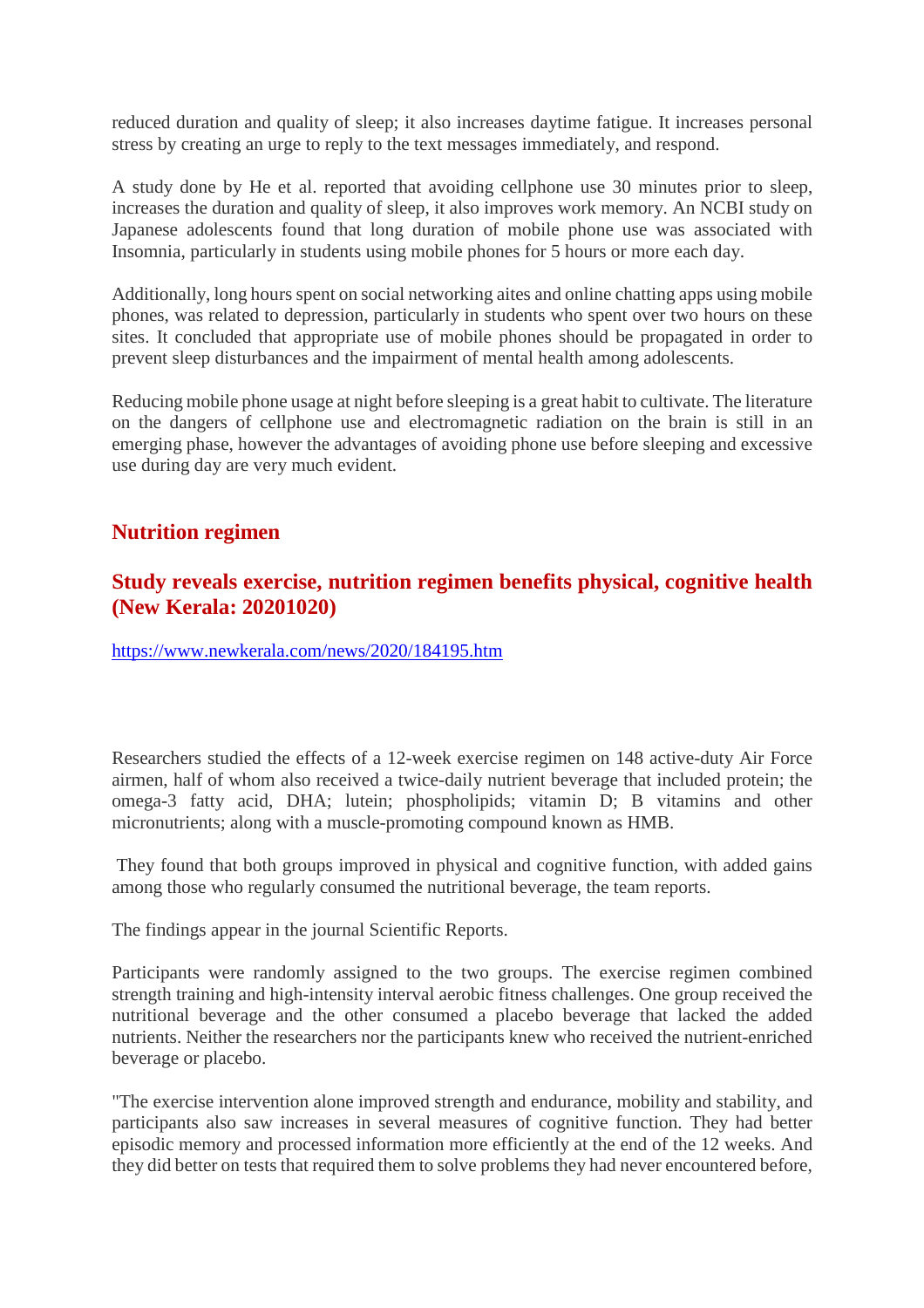an aptitude called fluid intelligence," said Aron Barbey, a professor of psychology at the University of Illinois at Urbana-Champaign who led the study with postdoctoral researcher Christopher Zwilling.

"Those who also consumed the nutritional supplement saw all of these improvements and more. For example, they were better able to retain new information in their working memory and had quicker responses on tests of fluid intelligence than those taking the placebo," Barbey said.

Physical power increased in both groups as a result of the physical training, Zwilling said.

"Power is a measure of physical fitness that is based on several factors, such as how fast a participant can pull a heavy sledge over a set distance, how far they can toss a weighted ball, and how many pushups, pullups or situps they can perform in a set time period," he said.

The physical training reduced participants' body fat percentage and increased their oxygenuptake efficiency or VO2 max. The airmen also performed better than they had initially on several measures of cognitive function. The most notable of these was an increase in the accuracy of their responses to problems designed to measure fluid intelligence.

"But we also wanted to know whether taking the supplement conferred an advantage above and beyond the effect of exercise," Zwilling said. "We saw that it did, for example in a relationship to resting heart rate, which went down more in those who took the supplement than in those who didn't."

Participants who consumed the nutritional beverage also saw greater improvements in their ability to retain and process information. And their reaction time on tests of fluid intelligence improved more than their peers who took the placebo, the researchers found.

"Our work motivates the design of novel multimodal interventions that incorporate both aerobic fitness training and nutritional supplementation, and illustrates that their benefits extend beyond improvements in physical fitness to enhance multiple measures of cognitive function," Barbey said.

The U. of I. team conducted the intervention with study co-author Adam Strang, a scientist in the Applied Neuroscience Branch of Wright-Patterson Air Force Base near Dayton, Ohio, along with his colleagues in the Air Force Research Laboratory. The U. of I. team also worked with research fellow and study co-author Tapas Das and his colleagues at Abbott Nutrition, who led the design of the nutritional beverage, which is a mixture of nutrients targeting both muscle and brain. The specially designed beverage provided ingredients that previous studies have shown are associated with improved physical cognitive function.

#### **Fertility**

#### **Fertility Apps failed 80% women during lockdown: Gyno (New Kerala: 20201020)**

https://www.newkerala.com/news/2020/183962.htm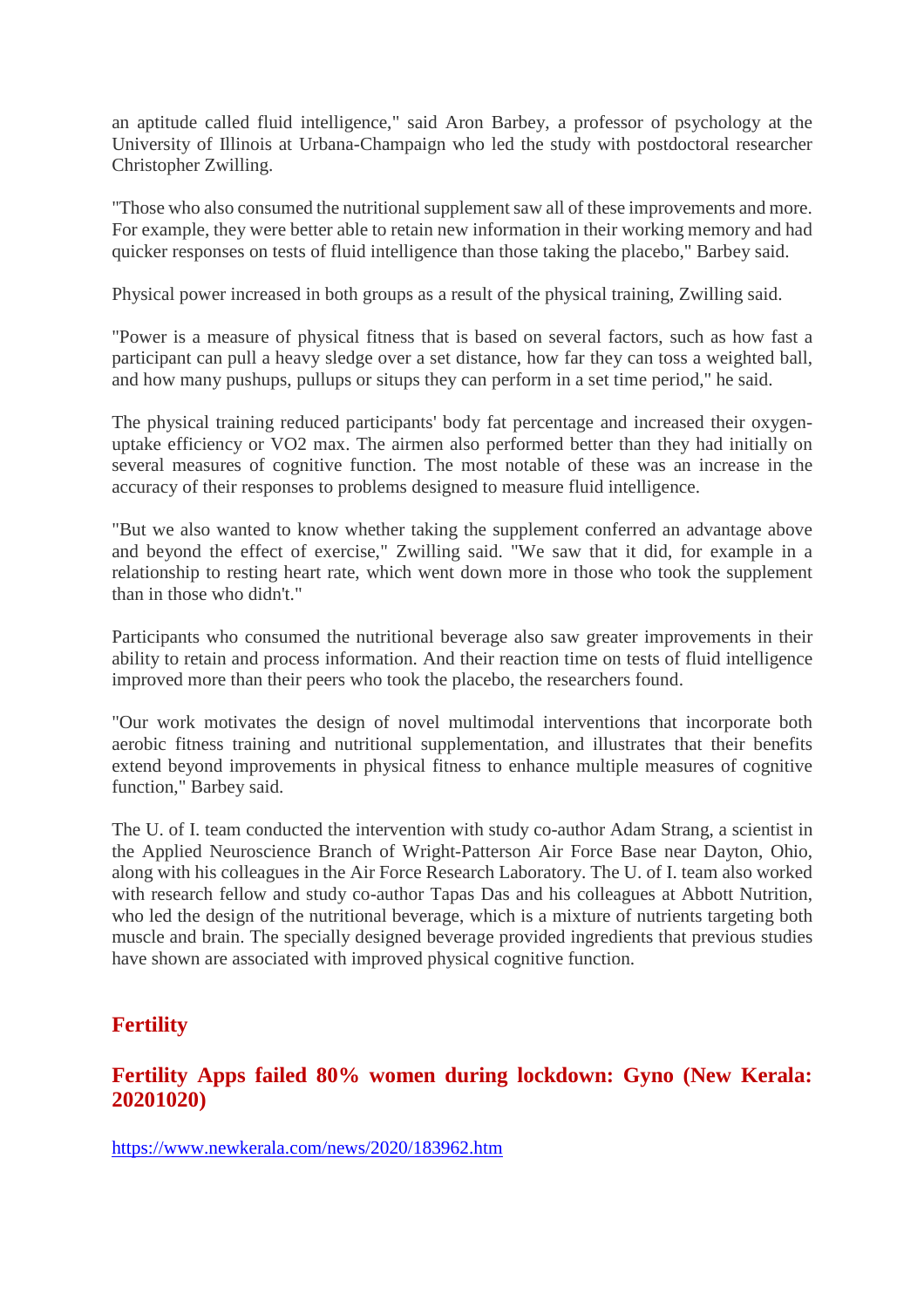Thirty-four-year-old Sonali admired how precise the ovulation calculators are in predicting their menstruation cycles, a piece of knowledge that can also act as a natural barrier to pregnancy, something she was looking for.

However, after she started using it, Sonali became pregnant.

Riya, 27, wanted to use the lockdown period to start a family and used an app to track her ovulation, but she failed to conceive in the last six months. Later, she was diagnosed with polycystic ovarian syndrome (PCOS).

Sonali and Riya are among the 80% women who tracked their ovulation via fertility apps in order to conceive or dodge the pregnancy, but failed, according to the estimate shared by fertility expert Gauri Agrawal. She runs an IVF centre in New Delhi and aggregated the estimate from the patients she consulted in the lockdown period.

"Cases like these are not rare, in fact in the past few years, the growing dependence on information found online have further complicated the matter.

"About 80 per cent women in the lockdown period have complained to me that they followed such calculations but failed to conceive due to misleading results.

"With so many websites promising ovulation cycles, it is difficult to ascertain the veracity of the results due to which missed targets are becoming a common phenomenon," she said.

Agrawal said that calculating ovulation is important while planning or dodging a pregnancy. Besides, it keeps a check on ovulation symptoms such as spotting, tenderness in breasts, abdominal cramps or bloating, or increased sex drive. However, dependence on the apps for this could give misleading results.

"Fertility apps and ovulation calculators are used frequently by menstruating women of all ages for both getting pregnant as well as a means to avoid pregnancy naturally.

"However, the erratic nature of these tools may prevent them from achieving desirable results," she added.

Agrawal advised caution against using these apps and calculators and recommended to verify the results with a physical source such as an ovulation prediction kit or a doctor.

"One can never explain the parameters judged and the process followed by these apps and online calculators to derive conclusions. Women should not use fertility apps during the pandemic simply because they are too wary to visit their doctor. It is advisable to verify the results with an ovulation prediction kit or consult a doctor, even if it is through teleconsultation," she said.

In 2018, a study found that the accuracy of prediction by apps monitoring menstrual cycle was no better than 21 per cent. However, the study also found that such apps and calculators could help increase the woman's awareness about her menstrual cycle that averages between 28-32 days.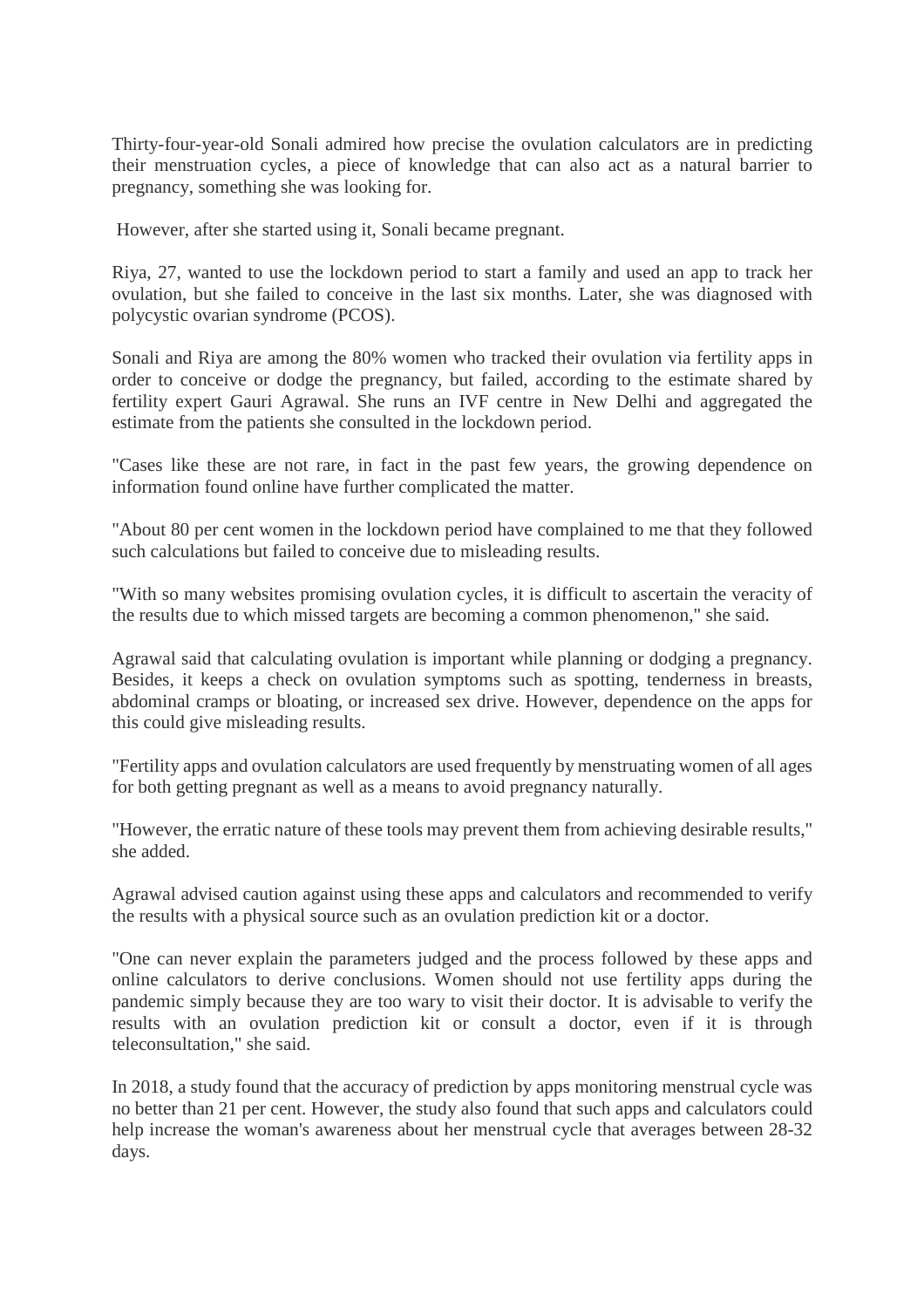While most women ovulate between Day 11 and Day 21, with beginning with the first day of the last menstrual period as day 1, many, despite having regular periods and a regular cycle, may not ovulate due to various factors such as hormone problems.

"Women must keep in mind that since each human body is different physiologically, there can never be one solution to its problems. Being home to avoid getting infected many have prompted many women to plan natural pregnancy, depending on the results these apps and calculators show.

"However, causes of infertility, such as poor amount and quality of sperm, blocked fallopian tubes, or advanced age, cannot be fixed with an app or calculator. This makes seeing a physician to discuss birth control options and family planning a must," Agrawal added.

#### **Vaccine (Hindustan: 20201020)**

https://epaper.livehindustan.com/imageview\_392352\_86191508\_4\_1\_20-10- 2020\_3\_i\_1\_sf.html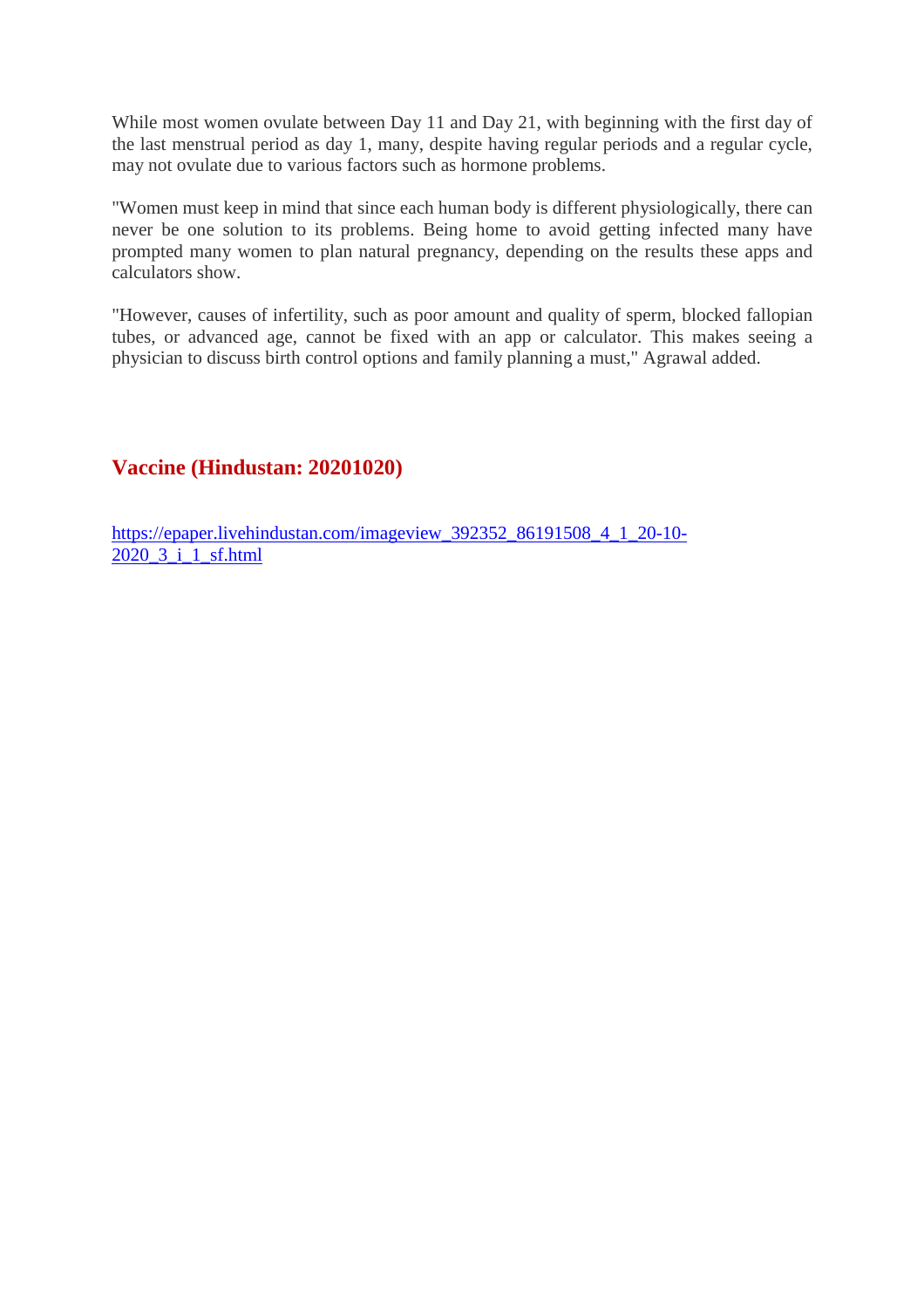# ग्रैंड चैलेंजेस की बैटक में प्रधानमंत्री बोले, लॉकडाउन से संभले हालात वैक्सीन के अगले चरण में देश:मोटी

#### नई दिल्ली | एजेंसी

प्रधानमंत्री नरेंद्र मोदी ने सोमवार को कहा कि कोरोना संक्रमण का टीका विकसित करने के मामले में हम अग्रिम मोर्चे पर हैं और इनमें से कुछ तो एडवांस

स्टेज (अग्रिम चरण) में हैं। स्वास्थ्य समस्याओं के हल पर चर्चा के लिए आयोजित ग्रैंड चैलेंजेस की वार्षिक बैठक को वीडियो कॉन्फ्रेंस से संबोधित करते हुए प्रधानमंत्री ने कहा कि आज भारत में कोरोना संक्रमण के मामलों में कमी आई है और इससे ठीक होने की दर 88 प्रतिशत तक पहुंच गई है। ऐसा इसलिए संभव हो सका क्योंकि भारत ने सबसे पहले लॉकडाउन लगाया। लोगों को मास्क लगाने के लिए प्रेरित किया।

**कई प्रयास किए :** प्रधानमंत्री मोदी ने कहा कि भारत ने स्वच्छता बढाने और शौचालयों की संख्या बढाने समेत अनेक प्रयास किए हैं जो बेहतर स्वास्थ्य देखभाल प्रणाली में योगदान दे रहे हैं।

विज्ञान में निवेश जरूरी : मोदी ने कहा कि भविष्य की चुनौतियों से निपटने के लिए विज्ञान और इनोवेशन यानी नवाचार में पहले से ही निवेश करना होगा। समाज का भविष्य विज्ञान और नवाचार में निवेश से ही आकार लेगा। उन्होंने कहा, भविष्य को अदरदर्शी तरीके से नहीं निर्धारित किया जा सकता। वैज्ञानिक बडी ताकत : भविष्य विज्ञान और इनोवेशन में निवेश करने वालों का होगा लेकिन इसके लिए

कंपनियां महामारी की वैक्सीन तैयार करने में जुटी हैं देश में



### अग्रणी

प्रधानमंत्री मोदी ने इस मौके पर कहा कि हमारे देश में एक मजबत और जीवंत वैज्ञानिक समुदाय है। वर्तमान में हमारे पास अच्छे वैज्ञानिक संस्थान भी मौजूद हैं। पिछले कुछ महीनों के दौरान कोरोना महामारी से लडने में वे भारत की सबसे बड़ी ताकत रहे हैं।

विज्ञान और इनोवेशन में सही ढंग से निवेश करना होगा। तभी हमें सही समय पर इसका लाभ मिल सकता है।

40 देश प्रतिभागी: सम्मेलन में 40 देशोंके लगभग 1,600 दिग्गज शिरकत कर रहे हैं। ग्रैंड चैलेंजेस 15 वर्षों से स्वास्थ्य और विकास के क्षेत्र में चुनौतियों

फीसदी तक पहुंच चुकी है कोरोना को मात देने वालों की दर

**€€** कोरोना संक्रमण का<br>■ पता लगाने के लिए भारत ने प्रभावी तरीके से काम किया और रैपिड एंटीजन जांच शुरू करने वाले पहले देशों में शुमार रहा था। हम यहीं रुकने वाले नहीं हैं । हम टीका वितरण का तंत्र भी तेजी से विकसित करने में जुटे हुए हैं। **– नरेंद्र मोदी**, प्रधानमंत्री

### आयोजन

19 से 21 अक्तूबर तक चलने वाले इस सम्मेलन का आयोजन वैश्विक स्वास्थ्य समस्याओं को हल करने में वैज्ञानिक सहयोग के लिए हो रहा है। इसमें महामारी के बाद सतत विकास लक्ष्यों की प्रगति के उपायों पर चर्चा होनी है । इसमें प्रख्यात वैज्ञानिक, नेता और शोधकर्ता शामिल हो रहे हैं।

का समाधान करने में नवाचार के क्षेत्र में अंतर्राष्टीय सहयोग बढाने के लिए काम कर रहा है। ग्रैंड चैलेंजेस इंडिया की स्थापना जैव-तकनीकी विभाग और बिल एंड मिलिंडा गेटस फाउंडेशन की साझेदार से 2012 में किया गया था। > चौतरफा सुधार पेज 11